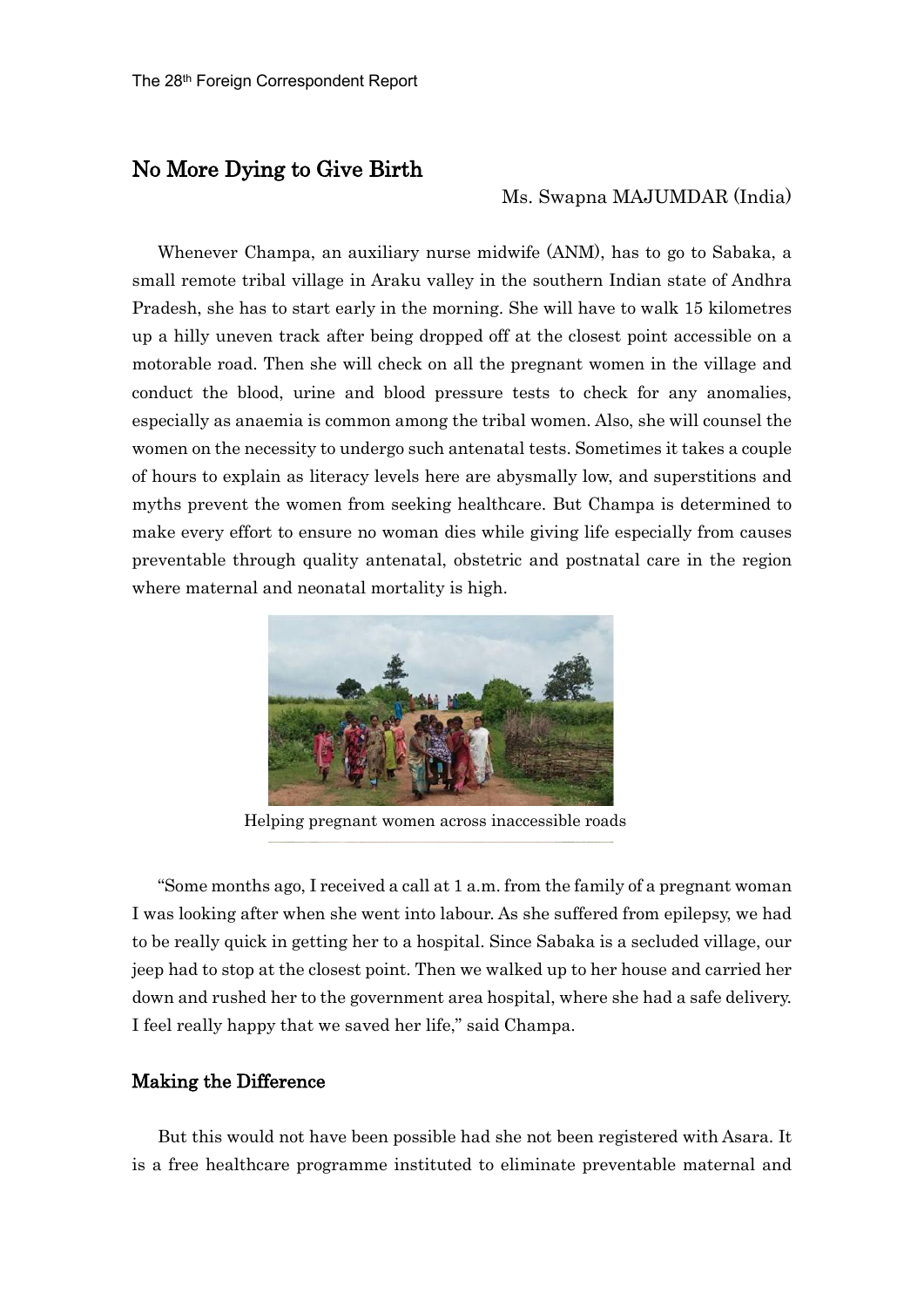neonatal deaths in three trial areas in Andhra Pradesh, and was started in 2011 by Piramal Swasthya, a not-for-profit organization working to improve healthcare for the marginalized.

At the forefront of this campaign are the ANMs who traverse forests and steep hills, cross streams and walk several kilometers of undulating roads. In the last six years, the programme has reached out to over 4,900 pregnant women living in farflung hamlets in Araku. This intervention is proven to be making the difference between life and death in the region where the maternal mortality rate in 2011 was 400 per 100,000 live births (while the national average of that time was around 215 per 100,000 live births) and the neonatal mortality was over 60 for every 1,000 live births (while the national average of that time was around 44 per 1,000 live births).

In fact, there have been no maternal deaths reported in the last two years in Araku's 181 hard-to-reach hamlets where the programme has been implemented for the last six years. Even institutional deliveries have increased in the project intervention areas―from 18% in 2011 to 68% in 2017. The success of the programme has led to its expansion in 2017.

## Innovation Saves Women

Since a majority of the 181 hamlets chosen for the intervention in the first phase were hard to reach, an innovative telemedicine concept was adopted. This entailed reaching out to the women through trained paramedics to provide antenatal and postnatal care services at their doorstep. Once registered by the ANMs, the Tele Medicine Centre (TMC)'s jeeps are sent to pick the pregnant and lactating women from the point closest to their village and bring them to the centre. Their data is digitized and helps keep track of the health of the pregnant women and newborn babies. It is also shared with the government's health facilities at the time of institutional delivery. If required, the women are connected to a specialist gynaecologist based in Piramal Swasthya's office in Hyderabad through video conferencing for advice. Then, they are brought back to their village.

However, building trust with the women has not been easy. It took time and single-minded determination to change their mindsets. So, the fact that Pramilla, an Asara ANM, is six months pregnant has not deterred her from braving the heat and